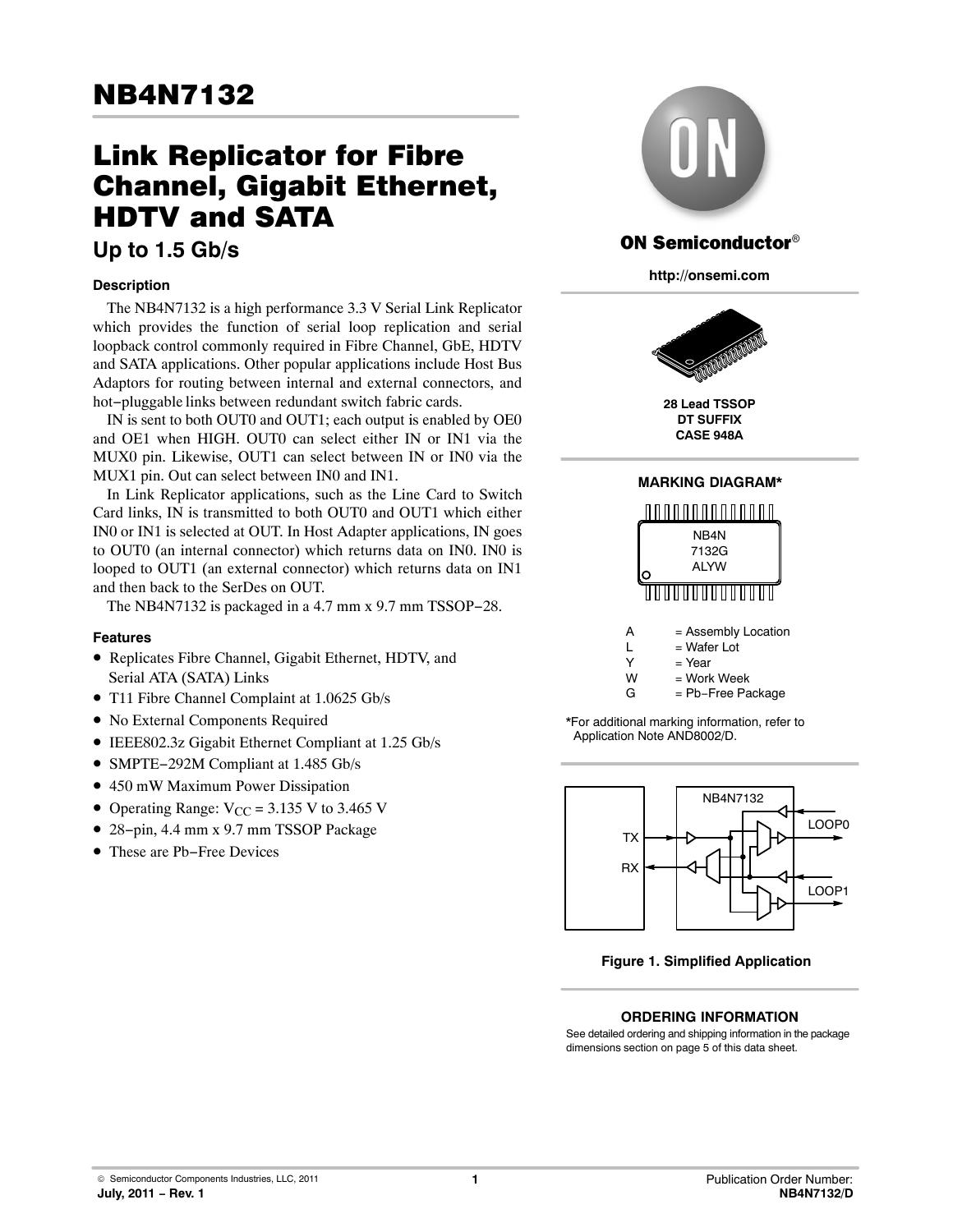# **NB4N7132**

# **TYPICAL APPLICATIONS CIRCUIT**



# **Figure 2. Simplified Block Diagram**

**Figure 3. Pin Diagram for TSSOP−28**

## **Table 1. OE, OUTPUT ENABLE FUNCTION**

| OEx* | <b>Function</b>                               |  |
|------|-----------------------------------------------|--|
|      | <b>Outputs Enabled</b>                        |  |
|      | Outputs Disabled OUT $n_+$ = H, OUT $n_-$ = H |  |

\*Defaults to HIGH when left open

#### **Table 2. PIN DESCRIPTION**

| <b>Pin</b>                 | <b>Name</b>                                      | I/O                                                           | <b>Description</b>                                                                                         |  |
|----------------------------|--------------------------------------------------|---------------------------------------------------------------|------------------------------------------------------------------------------------------------------------|--|
| 5, 6<br>24, 23<br>18, 17   | $IN+$ , $IN-$<br>$INO+$ , $INO-$<br>$IN1+, IN1-$ | <b>LVPECL Input</b><br>LVPECL Input<br>LVPECL Input           | Non-inverted, Inverted, Differential Data Inputs internally biased to<br>Approximately 1.2 V.              |  |
| 11, 12<br>28, 27<br>21, 20 | OUT+, OUT-<br>OUT0+, OUT0-<br>OUT1+, OUT1-       | <b>LVPECL Output</b><br><b>LVPECL Output</b><br>LVPECL Output | Non-inverted, Inverted Differential Outputs.                                                               |  |
| $\overline{c}$<br>8        | OE0<br>OE <sub>1</sub>                           | LVTTL Input<br>LVTTL Input                                    | OE0/OE1 enables OUT0/OUT1 when HIGH. When LOW, OUTx are<br>powered down and both OUT+ and OUT- float HIGH. |  |
| 3                          | <b>MUX</b>                                       | LVTTL Input                                                   | Selects Source for OUT, Selects Either IN0 (LOW) or IN1 (HIGH); defaults<br>HIGH when left open.           |  |
| 15                         | MUX1                                             | LVTTL Input                                                   | Selects Source for OUT1. Selects Either IN (HIGH) or IN0 (LOW); defaults<br>HIGH when left open.           |  |
| 16                         | MUX0                                             | LVTTL Input                                                   | Selects Source for OUT0. Selects either IN (LOW) or IN1 (HIGH); defaults<br>HIGH when left open.           |  |
| 9                          | <b>VDD</b>                                       | Power Supply                                                  | 3.3 V Positive Supply Voltage for Digital Logic.                                                           |  |
| 10, 13<br>1,26<br>19, 22   | <b>VDDP</b><br>VDDP0<br>VDDP1                    | Power Supply                                                  | 3.3 V supply for LVPECL output drivers. VDDP is for OUT, VDDP0 is for<br>OUT0, and VDDP1 is for OUT1.      |  |
| 4, 7, 14, 25               | <b>GND</b>                                       | Power Supply                                                  | Negative Supply Voltage, Connected to Ground                                                               |  |

All VDD, VDDPx and GND Pins must be externally connected to appropriate power supply to guarantee proper operation.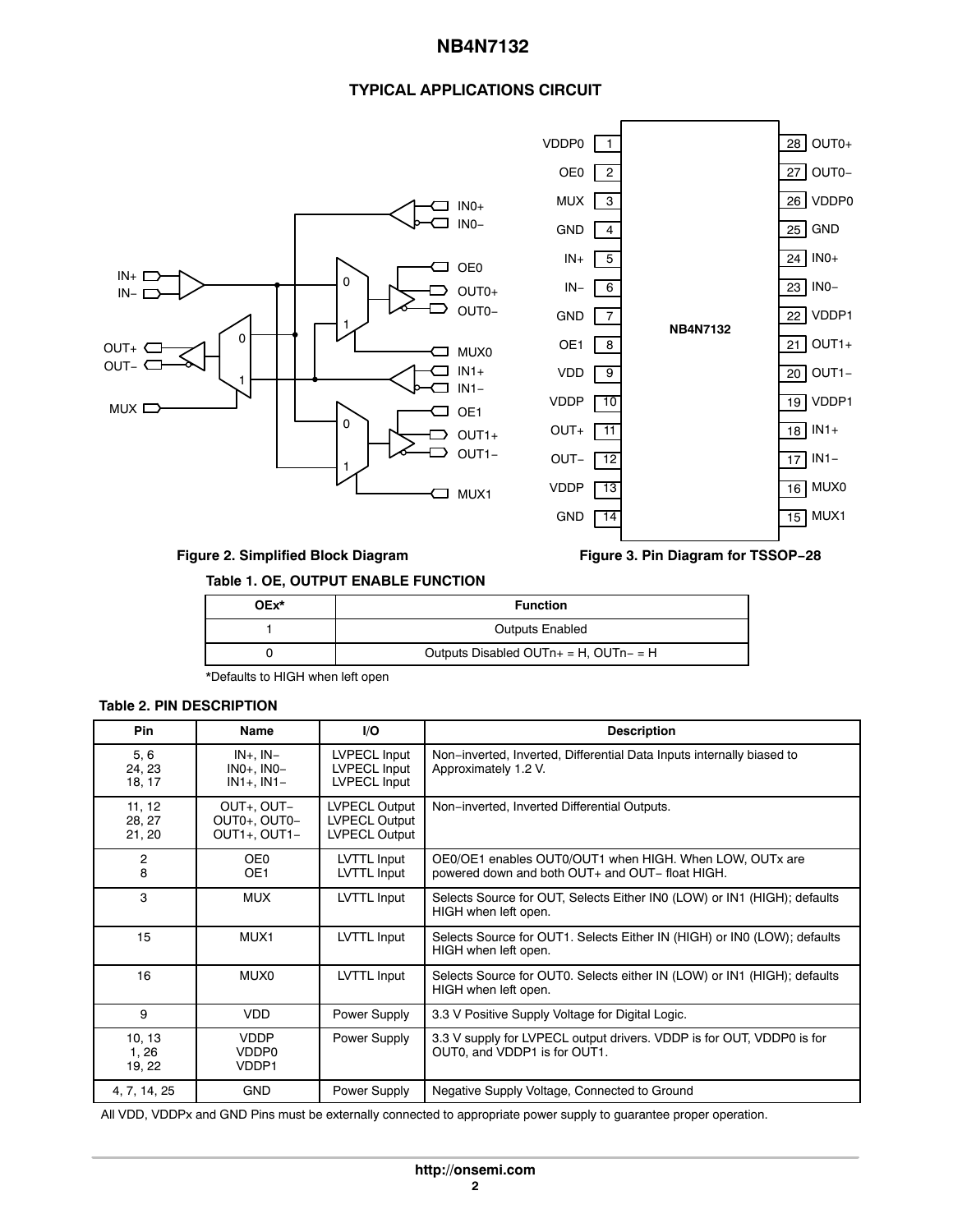## **Table 3. ATTRIBUTES**

| <b>Characteristics</b>                                 | Value                  |                      |  |  |
|--------------------------------------------------------|------------------------|----------------------|--|--|
| Internal Input Pullup Resistor                         |                        | 96 kQ                |  |  |
| <b>ESD Protection</b>                                  | $>1$ kV<br>>100V       |                      |  |  |
| Moisture Sensitivity (Note 1)                          |                        | Level 3              |  |  |
| <b>Flammability Rating</b>                             | Oxygen Index: 28 to 34 | UL 94 V-0 @ 0.125 in |  |  |
| <b>Transistor Count</b>                                | 268 Devices            |                      |  |  |
| Meets or exceeds JEDEC Spec EIA/JESD78 IC Latchup Test |                        |                      |  |  |

1. For additional information, see Application Note AND8003/D.

#### **Table 4. MAXIMUM RATINGS**

| Symbol                 | <b>Parameter</b>                         | <b>Condition 1</b> | Min      | Max            | Unit                                          |
|------------------------|------------------------------------------|--------------------|----------|----------------|-----------------------------------------------|
| $V_{DD}$               | Positive Power Supply                    | $GND = 0 V$        | 0.5      | 4.0            | $\vee$                                        |
| <b>V<sub>INP</sub></b> | Input Voltage, PECL                      | $GND = 0 V$        | $-0.5$   | $V_{DD} + 0.5$ | $\vee$                                        |
| $V_{INT}$              | Input Voltage, TTL                       | $GND = 0 V$        | $-0.5$   | $V_{DD} + 0.5$ | ν                                             |
| $I_{\text{OUT}}$       | Output HIGH current, PECL                |                    | $-50$    | $+50$          | mA                                            |
| $T_{\rm C}$            | Case temperature under bias              |                    | $-55$    | $+125$         | $^{\circ}C$                                   |
| <b>TA</b>              | <b>Operating Temperature Range</b>       |                    | $-40$    | $+85$          | °C                                            |
| $T_{\text{stg}}$       | Storage Temperature Range                |                    | $-65$    | $+150$         | °C                                            |
| $\theta_{JA}$          | Thermal Resistance (Junction-to-Ambient) | 0 Ifpm<br>500 lfpm | TSSOP-28 | 76<br>60       | $\rm ^{\circ}$ C/W<br>$\mathrm{C}/\mathrm{W}$ |
| $\theta$ JC            | Thermal Resistance (Junction-to-Case)    | (Note 2)           | TSSOP-28 | 25             | $\degree$ C/W                                 |
| $T_{sol}$              | Wave Solder<br>Pb-Free                   |                    |          | 265            | °C                                            |

Stresses exceeding Maximum Ratings may damage the device. Maximum Ratings are stress ratings only. Functional operation above the Recommended Operating Conditions is not implied. Extended exposure to stresses above the Recommended Operating Conditions may affect device reliability.

2. JEDEC standard multilayer board - 2S2P (2 signal, 2 power).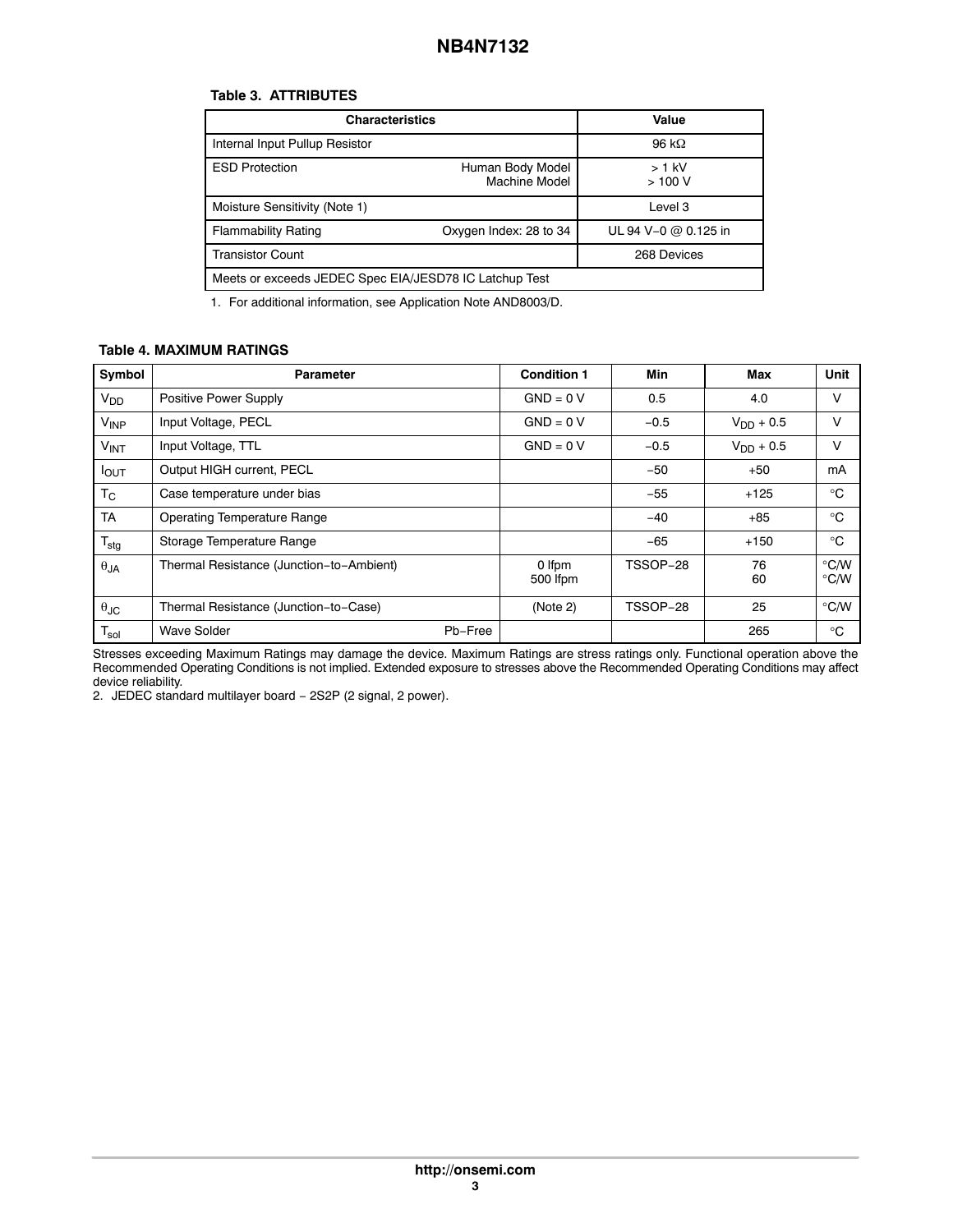# **NB4N7132**

| Symbol                 | <b>Characteristic</b>                                                                                                                                                                                     | Min  | Typ | Max  | Unit |
|------------------------|-----------------------------------------------------------------------------------------------------------------------------------------------------------------------------------------------------------|------|-----|------|------|
| <b>V<sub>DD</sub></b>  | Power Supply Voltage, 3.30 V $\pm$ 5%                                                                                                                                                                     | 3.14 |     | 3.47 | v    |
| l <sub>DD</sub>        | Power Supply Current (Outputs open)                                                                                                                                                                       |      | 105 | 125  | mA   |
| $P_D$                  | Power Dissipation; Outputs Open; V <sub>DD</sub> = V <sub>DDmax</sub>                                                                                                                                     |      |     | 450  | mW   |
| $\Delta V_{IN}$        | Receiver Differential Voltage Amplitude; (IN, IN0, IN1), AC-Coupled,<br>Internally Biased to 1.2 V; Differential Measurement - $(V_{INn+} - V_{INn-})$                                                    | 300  |     | 2600 | mV   |
| $\Delta V_{\rm OUT50}$ | Output Differential Voltage Swing, peak-peak; (OUT, OUT0, OUT1)<br>Outputs loaded / terminated with 50 $\Omega$ to $V_{DD}$ – 2.0 V<br>Differential Measurement - $(V_{\text{OUTn+}} - V_{\text{OUTn-}})$ | 1000 |     | 2200 | mV   |
| $\Delta V_{\rm OUT75}$ | Output Differential Voltage Swing, peak-peak; (OUT, OUT0, OUT1)<br>Outputs loaded / terminated with 75 $\Omega$ to $V_{DD}$ – 2.0 V<br>Differential Measurement - $(VOUTn+ - VOUTn-)$                     | 1200 |     | 2200 | mV   |

## **Table 5. DC CHARACTERISTICS**  $V_{DD}$  = 3.30 V  $\pm$  5%, GND = 0 V; T<sub>A</sub> = −40°C to +85°C

#### **LVCMOS/LVTTL INPUTS**

| V <sub>IH</sub>   | Input HIGH Voltage, TTL                   | 2.0    | $V_{DD} + 0.5$ |     |
|-------------------|-------------------------------------------|--------|----------------|-----|
| $V_{\parallel L}$ | Input LOW Voltage, TTL                    |        | 0.8            |     |
| ЧH                | Input HIGH Current, TTL; $V_{IN} = 2.4 V$ |        | 100            | ωA  |
| ா                 | Input LOW Current, TTL; $V_{IN} = 0.5 V$  | $-100$ |                | ιιA |

NOTE: Device will meet the specifications after thermal equilibrium has been established when mounted in a test socket or printed circuit board with maintained transverse airflow greater than 500 lfpm. Electrical parameters are guaranteed only over the declared operating temperature range. Functional operation of the device exceeding these conditions is not implied. Device specification limit values are applied individually under normal operating conditions and not valid simultaneously.

#### **Table 6. AC CHARACTERISTICS** V<sub>DD</sub> = 3.3 V ± 5%, GND = 0 V −40°C to +85°C

| Svmbol                | <b>Characteristic</b>                                                             |  | Typ   | Max | Unit     |
|-----------------------|-----------------------------------------------------------------------------------|--|-------|-----|----------|
| <sup>T</sup> IN / OUT | Input / Output Frequency Range                                                    |  |       | 1.5 | Gb/s     |
| tr/tf                 | Output rise and Fall Times (Note 3)                                               |  | 140   | 175 | ps       |
| t <sub>PD</sub>       | Propagation Delay, IN to OUT                                                      |  | 0.375 | 4.0 | ns       |
| $T_{DJ}$              | Deterministic Jitter Added to Serial Input Up to 1.5 Gb/s;<br>K28.5 $\pm$ Pattern |  |       | 40  | ps pk-pk |

NOTE: Device will meet the specifications after thermal equilibrium has been established when mounted in a test socket or printed circuit board with maintained transverse airflow greater than 500 lfpm. Electrical parameters are guaranteed only over the declared operating temperature range. Functional operation of the device exceeding these conditions is not implied. Device specification limit values are applied individually under normal operating conditions and not valid simultaneously.

#### 3. Measured 20% to 80%



**Figure 4. Timing Waveforms**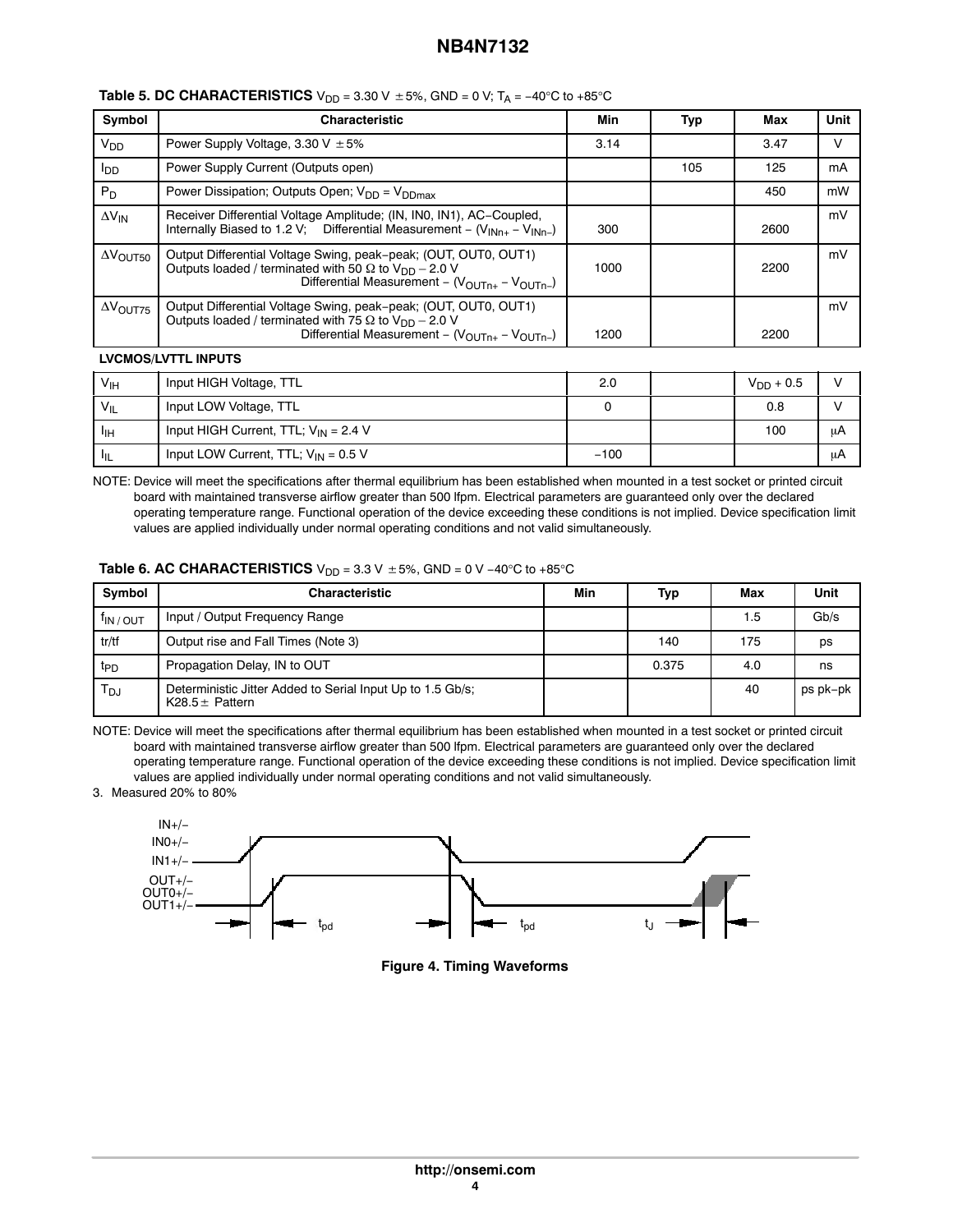<span id="page-4-0"></span>

**Figure 5. NB4N7132 Application Interface Example**

#### **IN+/IN− Input Functionality**

The differential inputs are internally biased to  $\sim$  1.2 V. In a typical application, the differential inputs are capacitor−coupled and will swing symmetrically above and below 1.2 V, preserving a 50% duty cycle to the outputs.

With this technique, the NB4N7132 will accept any differential input allowing for LVPECL, CML, LVDS, and HSTL input levels.

#### **OUT+ / OUT− Outputs**

The OUT+ and OUT− outputs of the NB4N7132 are designed to drive differential transmission lines with nominally 50  $\Omega$  or 75  $\Omega$  characteristic impedance. These differential output buffers utilize positive emitter coupled logic (PECL) architecture, but they do not require DC output load resistors, and will operate properly with or without the resistors.

#### **OEx Output Enable**

The NB4N7132 incorporates output enable pins, OE0 and OE1, that work by powering down the output buffer and associated driving circuitry. Using this approach results in both differential outputs going HIGH, and a reduction in I<sub>DD</sub> current of approx. 29 mA for each disabled output pair.

When OEx is LOW, outputs are disabled, OUTx+ and OUTx− are set HIGH.

#### **Power Supply Bypass information**

A clean power supply will optimize the performance of the device. The NB4N7132 provides separate power supply pins for the digital circuitry  $(V_{DD})$  and LVPECL outputs (VDDPn). Placing a bypass capacitor of 0.01  $\mu$ F to 0.1  $\mu$ F on each VDD pin will help ensure a noise free  $V_{DD}$  power supply. The purpose of this design technique is to try and isolate the high switching noise of the digital outputs from the relatively sensitive digital core logic.

#### **Resource Reference of Application Notes**

**AND8002** − Marking and Date Codes

**AND8009** − ECLinPS Plus Spice I/O Model Kit

## **ORDERING INFORMATION**

| <b>Device</b> | Package               | Shipping <sup>†</sup> |
|---------------|-----------------------|-----------------------|
| NB4N7132DTG   | TSSOP-28<br>(Pb-Free) | 50 Units / Rail       |
| NB4N7132DTR2G | TSSOP-28<br>(Pb-Free) | 2500 / Tape & Reel    |

†For information on tape and reel specifications, including part orientation and tape sizes, please refer to our Tape and Reel Packaging Specifications Brochure, BRD8011/D.